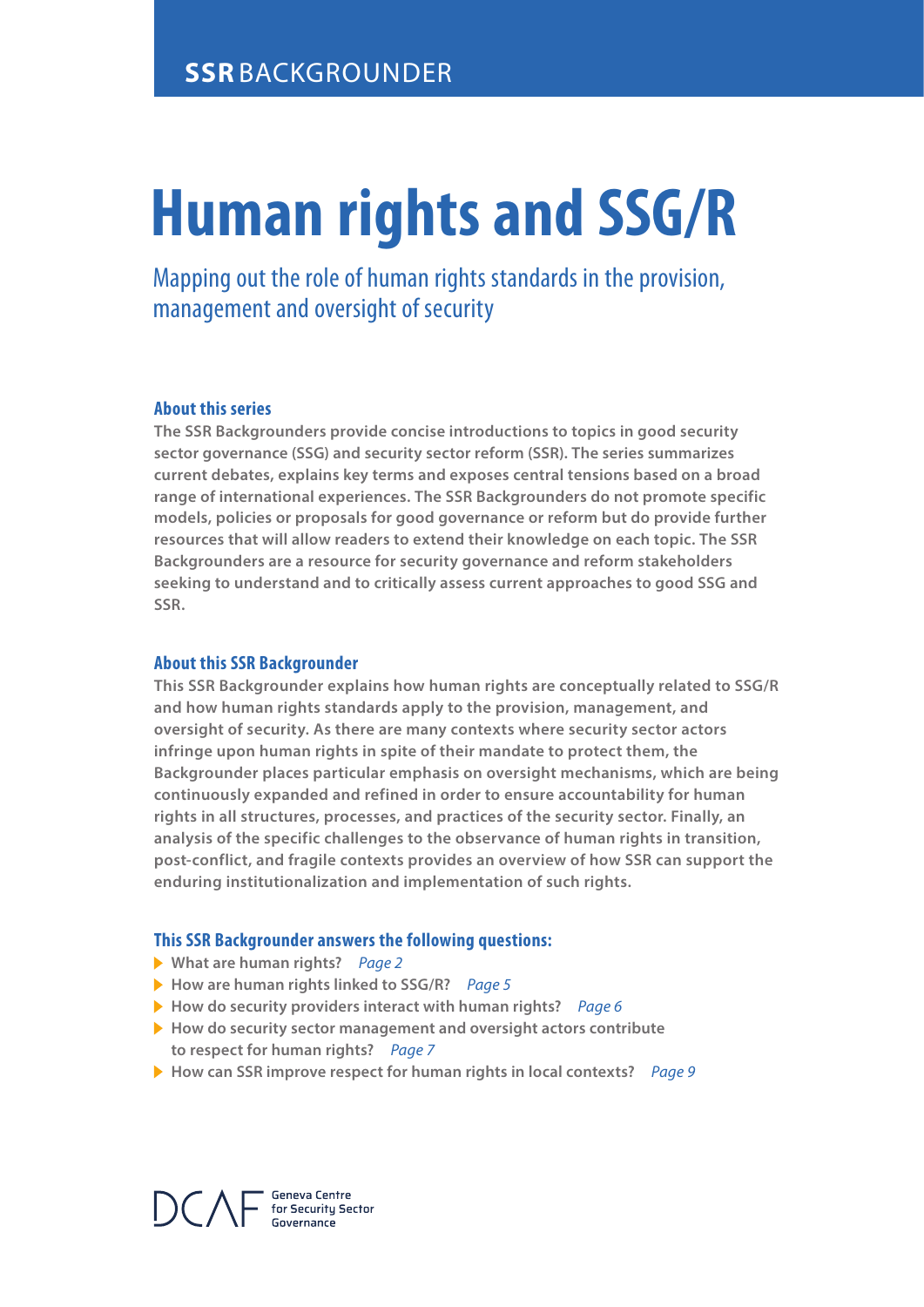#### **What are human rights?**

Human rights are defined as the basic rights and freedoms inherent to any person by mere virtue of her or his existence, irrespective of gender, race, origin, beliefs, language, nationality, residence, or any other status. Examples of substantive human rights include the right to personal integrity, the right to freedom of speech, and the right to education. In addition, procedural human rights confer guarantees that ensure a person's access to the justice system, thereby providing for the effective remedy of violations of rights. Based on their historical development and scope, human rights are divided into three generations:

- **Civil and political rights,** or *freedoms,* demand that the state **respect** certain rights entitling individuals to participate in the civil and political life of that society and state without discrimination or repression. Three types of rights of this kind can be distinguished:
	- **Absolute** rights are guarantees upon which a state cannot infringe under any circumstances. An example is the prohibition of torture and degrading treatment.
	- **Derogable** rights may be formally suspended when weighed against overriding public interests or in a state of emergency. An example is restrictions on the right to peaceful assembly during a pandemic.
	- **Non-derogable** rights, such as the right to life, cannot be suspended, but there is nevertheless provision for limitations in the common application of such rights. In practice this means that, in specific situations and subject to review, security providers can resort to the use of force, even though this may lead to severe injuries and loss of lives. Such circumstances would then be the object of formal investigations.
- **Social and economic rights** emerged in the latter half of the nineteenth century and derive from the concept of human dignity. In contrast with the previous category, they require the state to **take steps,** both individually and with international assistance and cooperation, and

to the maximum of its available resources, to fulfil the standard laid out by treaty provisions. Examples include the right to health or the right to an adequate standard of living.

–A third generation, framed as **collective human rights,** has emerged more recently in international agreements. Unlike the rights in the two previous generations, enjoyment of these rights is based on membership of a group or community, such as a minority or an indigenous people. Examples of such rights include the right to self-determination, the right to a healthy environment, or the right to participate in a cultural heritage.

All human rights share a set of common values which shape the way in which states should approach their realization: human dignity, equality, universality, inalienability, indivisibility, interdependence, participation, and inclusion.

The global system of human rights is multi-layered, linking global, regional, and national levels of institutionalization, codification, and implementation. Human rights are primarily enshrined in international treaties, which bind the states which choose to become parties to them. These treaties provide human rights standards and lay down oversight mechanisms, such as specific treaty monitoring bodies. Judicial systems and human rights commissions provide oversight on the national level. International organizations themselves have progressively become arenas where human rights norms are developed, and their application is monitored. In addition to the UN's treaty monitoring bodies, there are also special procedures of the UN Human Rights Council (UNHRC), which through resolutions provide independent human rights experts with a mandate to monitor human rights in thematic areas and in countries suspected of gross violations of human rights. These violations may lead to humanitarian crises or state failure. The Office of the UN High Commissioner for Human Rights (OHCHR) also supports further special procedures, such as country visits, sending communications to states in cases of reported violations, conducting thematic studies as well as engaging in human rights advocacy and awareness raising. The mandate-holders for these special procedures contribute directly to the implementation of human rights in the security sector through their work on legislative and police reform, judicial process, and conflict prevention.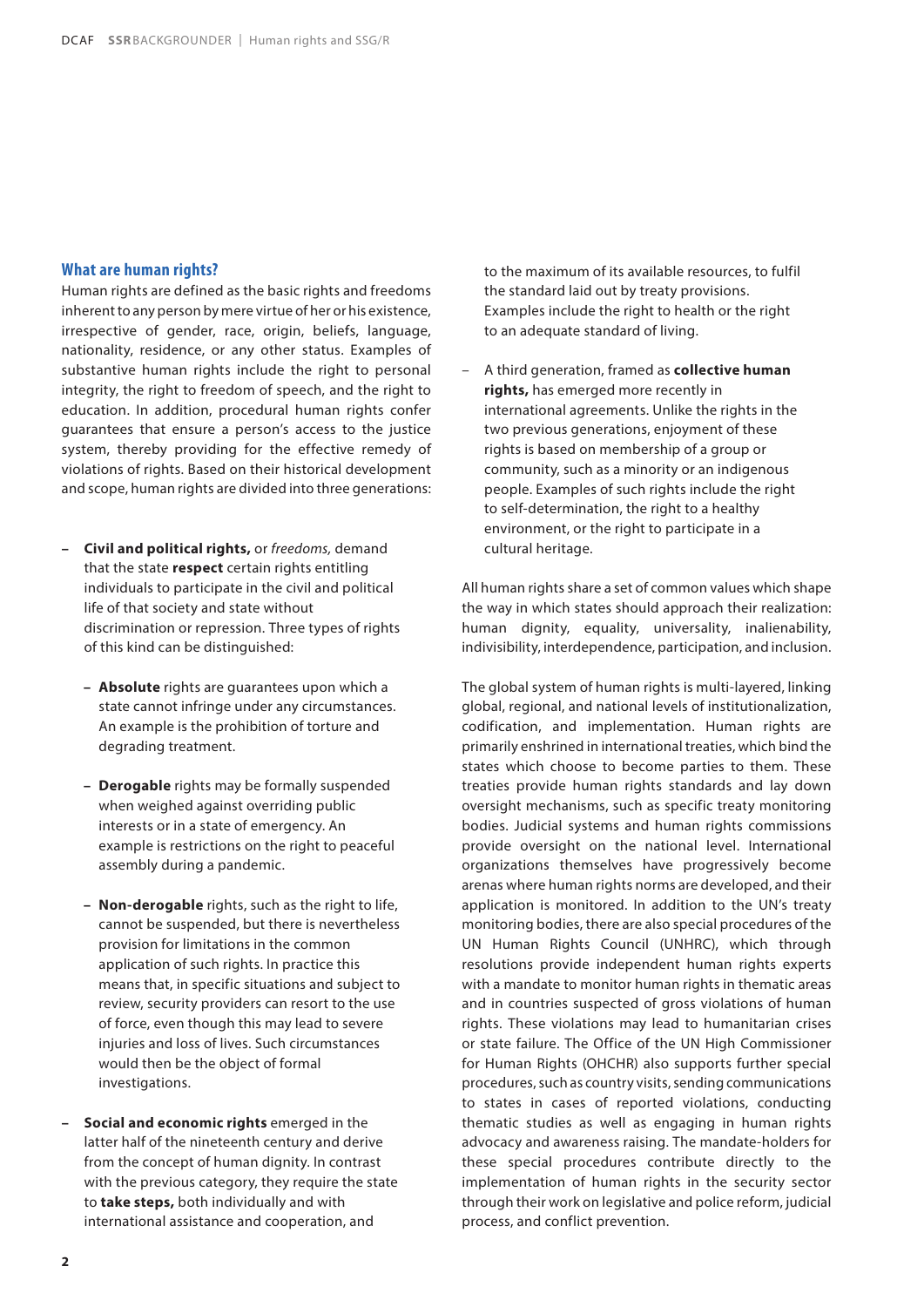Some regional organizations also play a key role in the development of human rights, by adopting comprehensive human rights charters and legal conventions, such as: the European Convention on Human Rights (ECHR), the American Convention on Human Rights (ACHR), and the African Charter on Human and Peoples' Rights (ACHPR). Some of these treaties provide for judicial mechanisms that ensure a binding effect upon signatory states. Thereby, regional human rights systems localize international human rights norms, significantly contributing to their interpretation and the harmonization of states' compliance with them in regional contexts.

Human rights are applicable to all people, irrespective of whether they have been recognized by a state or not. However, in practice their justiciability – i.e. the ability of any individual to claim their rights against a state – requires that they be incorporated and implemented within domestic legal, institutional, and policy frameworks.

A state which has made a human rights commitment must transpose the standards it contains into domestic measures, legislation, and legal avenues allowing rights-holders to seek remedy in national courts, and subsequently in regional courts where available. In doing this, states abide by two types of obligation, which may coexist depending on the human right in question:

- –A general negative obligation to 'respect' human rights, i.e. to refrain from unlawfully infringing them;
- –Two positive obligations to 'protect' and 'fulfil' human rights: the first designates the active protection of individuals and groups against human rights abuses perpetrated by state and non-state actors, including accountability and remedy in cases where such a violation does take place; while the second requires states to take purposive action to allocate resources and to create legal frameworks and positive discriminatory policies, as well as to enable access to social and economic resources and participation in decision-making to empower rights-holders.

**Core human rights treaties** In addition to the Universal Declaration of Human Rights (UDHR) (adopted by the United Nations General Assembly in 1948), there are nine United Nations-based core human rights treaties:

- International Convention on the Elimination of all Forms of Racial Discrimination (ICERD) of 1965;
- International Covenant on Civil and Political Rights (ICCPR) of 1966;
- International Covenant on Economic, Social and Cultural Rights (ICESCR) of 1966;
- Convention on the Elimination of All Forms of Discrimination against Women (CEDAW) of 1979;
- Convention against Torture and Other Cruel, Inhuman or Degrading Treatment or Punishment (CAT) of 1984;
- Convention on the Rights of the Child (CRC) of 1989;
- International Convention on the Protection of the Rights of All Migrant Workers and Members of Their Families (ICMW) of 1990;
- International Convention for the Protection of All Persons from Enforced Disappearance (CPED) of 2006; and
- Convention on the Rights of Persons with Disabilities (CRPD) of 2006.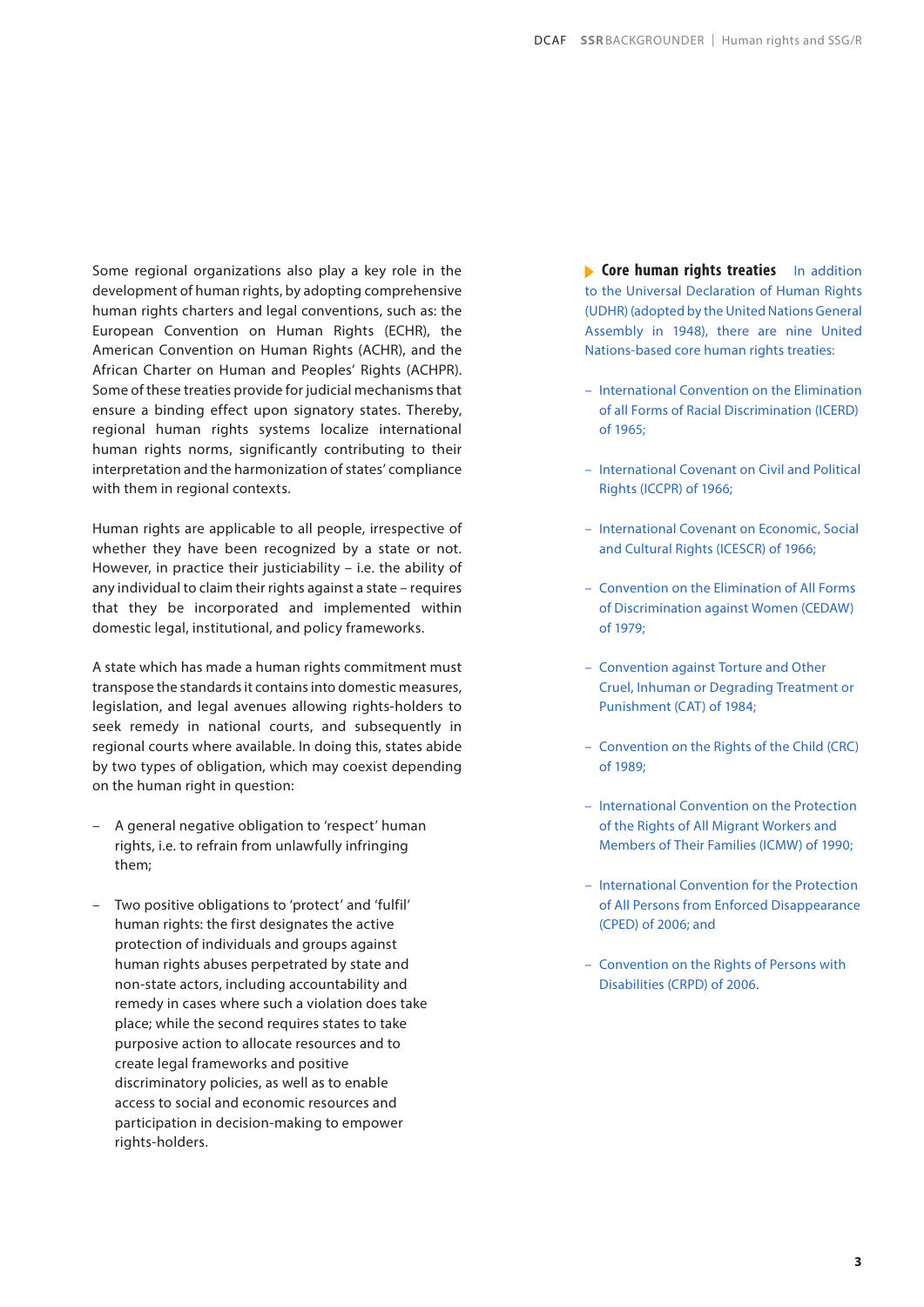# **Figure 1 The human rights framework at international, regional, and global levels**

| <b>Global level</b>   | Intergovernmental<br>organizations and bodies<br>Elaborate, debate, and<br>interpret human rights<br>norms.<br>Create international human<br>rights law, in the shape of<br>treaties or declarations.<br>The United Nations Human<br><b>Rights Council is the most</b><br>established of these bodies. | <b>Universal treaties and</b><br><b>declarations</b><br>Lay out human rights<br>standards.<br>E.g. ICCPR ICESCR ICERD<br>CEDAW CAT CRC ICMW<br><b>CPED CRPD</b>                                                                                              | <b>Treaty monitoring bodies</b><br>Monitor the application of<br>the nine core human rights<br>instruments, by reviewing<br>reports from states and civil<br>societies, conducting<br>in-country visits, and<br>investigating complaints.<br>Their decisions are not<br>binding for states, but<br>provide guidance towards<br>the application of<br>standards.                        |
|-----------------------|--------------------------------------------------------------------------------------------------------------------------------------------------------------------------------------------------------------------------------------------------------------------------------------------------------|--------------------------------------------------------------------------------------------------------------------------------------------------------------------------------------------------------------------------------------------------------------|----------------------------------------------------------------------------------------------------------------------------------------------------------------------------------------------------------------------------------------------------------------------------------------------------------------------------------------------------------------------------------------|
| <b>Regional level</b> | <b>Intergovernmental</b><br>organizations and bodies<br>E.g. Council of Europe (CoE),<br><b>Organization of American</b><br>States (OAS), League of<br>Arab States (LAS).                                                                                                                              | States commit to accept the<br>norms laid out in specific<br>international instruments,<br>by means of a ratification<br>for treaties, or a<br>formal recognition for<br>declarations.<br><b>Regional treaties and</b><br>charters<br>E.g. ECHR, ACHR, ACHPR | <b>Jurisdictions specialized</b><br>in human rights<br>E.g. European Court of<br>Human Rights, the Inter-<br><b>American Court of Human</b><br>Rights, the African Court of<br>Justice and Human Rights.<br>- adjudicate cases brought<br>forward by individuals of<br>member states:<br>- observe compliance of<br>member states with the<br>rules and principles of<br>the charters. |
| <b>National level</b> | <b>States</b><br>namely to respect, protect, and fulfil.                                                                                                                                                                                                                                               | - transpose norms contained in the international instrument into national legislation,<br>enabling their domestic enforcement and justiciability for individuals.<br>- Agencies of the state observe the three obligations in relation to human rights,      |                                                                                                                                                                                                                                                                                                                                                                                        |

Parliaments, courts and tribunals, national human rights institutions, civil society, and the media oversee, provide for their remedy, and monitor the application of these standards.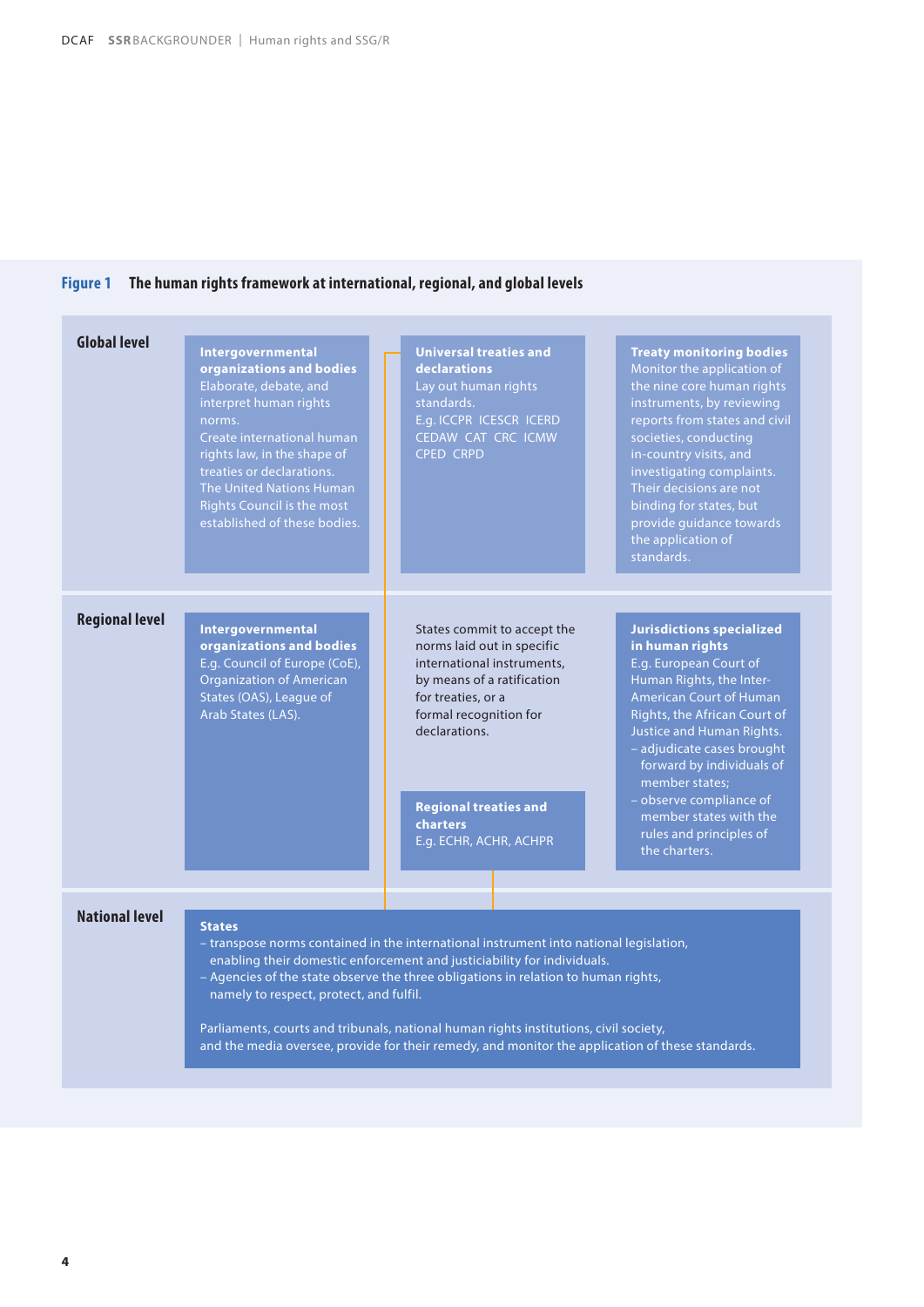#### **How are human rights linked to SSG/R?**

Human rights provide standards of appropriate behaviour and practices for the security sector in all its forms of interaction with individuals and communities in the exercise of their duties. As part of the principles of good SSG, human rights ensure that the legal mandate of security institutions to use coercive force - and in certain circumstances even deprive people of their rights - is subject to democratic control, and thus serves to protect individuals and communities rather than to threaten them. Security sector actors (state or non-state) must abide by human rights standards in their activities and make sure that any restrictions of human rights in the provision of security always respect the legal conditions of derogation, are limited in time and scope, and are monitored by independent oversight bodies.

States' human rights obligations relate to SSG in two ways:

- –Because human rights are **justiciable** (i.e. rights serve directly as the legal basis of claims), potential human rights abuses by security sector actors can be remedied, and can serve as legal precedents; and
- –As part of their human rights-related obligations, a number of different oversight actors should observe and monitor the actions of the security sector (for further information, see the section *How do security sector management and oversight actors contribute to the respect of human rights?*  below).

In this way, security sector actors are accountable for and ideally contribute to the respect of first-generation human rights, especially those related to personal and physical integrity. But the relationship of mutual reinforcement between human rights and security is not always guaranteed and requires constant work. In cases where human rights directly oppose security objectives, a careful balancing act is required. This is especially true during states of emergency, when derogations from human rights standards are accompanied by an additional transfer of powers to the executive, which also implies a wider mandate and responsibility for security sector actors.

**Security sector governance** The term 'security sector governance' (SSG) defines the rules, structures, actors, processes, and values that shape the provision of security by a state on its territory. Good SSG is a normative standard based on the principles of accountability, transparency, rule of law, participation, responsiveness, effectiveness, and efficiency. Applying good SSG to the security sector makes security provision contingent upon democratic civilian control, compliance with the rule of law, and respect for the human rights of individuals and communities. As part of good SSG, human rights have both preventive and remedial effects in relation to security challenges and provision.

For more information on SSG/R, see the SSR Backgrounder on "[Security Sector Governance:](https://www.dcaf.ch/sites/default/files/publications/documents/DCAF_BG_1_Security%20Sector%20Governance_0.pdf)  [Applying the Principles of Good Governance to](https://www.dcaf.ch/sites/default/files/publications/documents/DCAF_BG_1_Security%20Sector%20Governance_0.pdf)  [the Security Sector](https://www.dcaf.ch/sites/default/files/publications/documents/DCAF_BG_1_Security%20Sector%20Governance_0.pdf)".

By enabling inclusivity, non-discrimination, and participation, respect of human rights is conducive to security, as shown by post-conflict and fragile contexts. Furthermore, strong accountability of security provision reinforces human rights by creating a stable and safe context in which they can flourish. The respect of human rights by security sector actors also increases the public's trust in government institutions and effectively prevents conflict.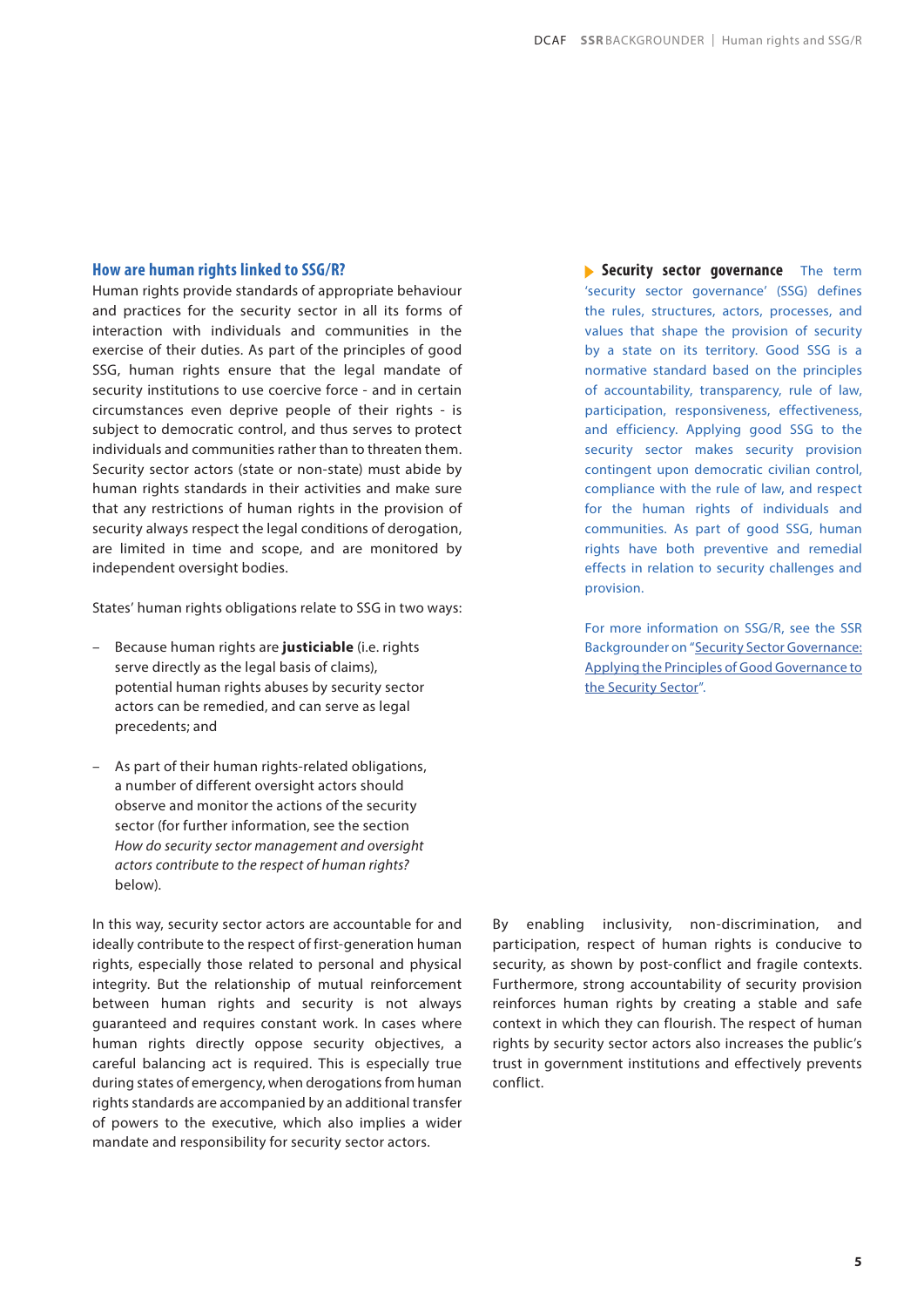#### **How do security providers interact with human rights?**

**Security providers with internal mandates** – police forces, gendarmeries, border guards, or private security companies – are regularly tasked with protecting values intrinsic to human rights, such as personal and physical integrity, or public assets and private property. As security providers are authorized, within circumstances defined by law, to use force and to limit certain rights, they should always strive to balance security objectives and human rights standards. For example, surveillance practices may breach an individual person's private sphere, but this breach can be deemed lawful if it protects rights or values which are comparatively more important, such as the right to life or public safety. State-imposed restrictions on freedom of speech – for instance, as applied to information and communication technologies (ICT) industries in the regulation of online forums – may be justified by security objectives such as countering radical extremism. The actions of law enforcement institutions, especially in contexts of deficient SSG or unfinished SSR, may also breach human rights. Examples include torture of detainees, excessive use of force on demonstrators, and sexual abuses, all of which point to the importance of good SSG for the attainment of and respect for human rights.

Security providers can directly strengthen human rights in the society in which they operate and within the security sector itself, by adopting conducive policies and behaviours, such as:

- –Elaborating codes of conduct for different branches of the sector, emphasizing respect for human rights guidelines, and ensuring that internal policies are in line with human rights standards;
- –Providing human rights training to individual members or small groups of security sector personnel; this should include scenarios where a balancing act between a human right and a security objective, or between different human rights, must be performed either by an individual agent or by a commanding officer. Such trainings should also examine how an agent can disobey an order deemed to lead to the violation of a human right;
- –Developing efficient internal accountability mechanisms and seeking to develop an institutional culture based on the respect of human rights.

#### **Figure 2 Voluntary Principles on Security and Human Rights**

**The Voluntary Principles on Security and Human Rights are a multi-stakeholder initiative which aims to guide companies operating in complex and fragile environments, host governments overseeing these operations, and state/non-state security actors providing services in these areas. Private actors commit to these principles in a similar way that states do to human rights treaties, e.g. by undertaking to respect them and to demonstrate their implementation.**

Examples of human rights-compliant actions for companies include:

- Committing to human rights standards, whether international or (if available) in national legislation, before beginning activity, and incorporating these standards into agreements with host governments;
- Vetting potential members of company security personnel for compliance with human rights and for any past abuses;
- Conducting their own investigations into human rights violations which are alleged in the course of economic activity, or relay such allegations to the competent authorities;
- Conducting risk impact assessments for economic activity among local communities;
- Ensuring that there is comprehensive outreach with local communities and interest groups.

The Voluntary Principles are also endorsed by the UN Working Group on Business and Human Rights, which has produced reports and guidance on corporate human rights due diligence and the responsibilities of companies operating in conflict areas. For more information, please see the DCAF Toolkit ["Addressing Security and Human](https://www.securityhumanrightshub.org/sites/default/files/2019-10/ASHRC_Toolkit_V3.pdf)  [Rights Challenges in Complex Environments"](https://www.securityhumanrightshub.org/sites/default/files/2019-10/ASHRC_Toolkit_V3.pdf).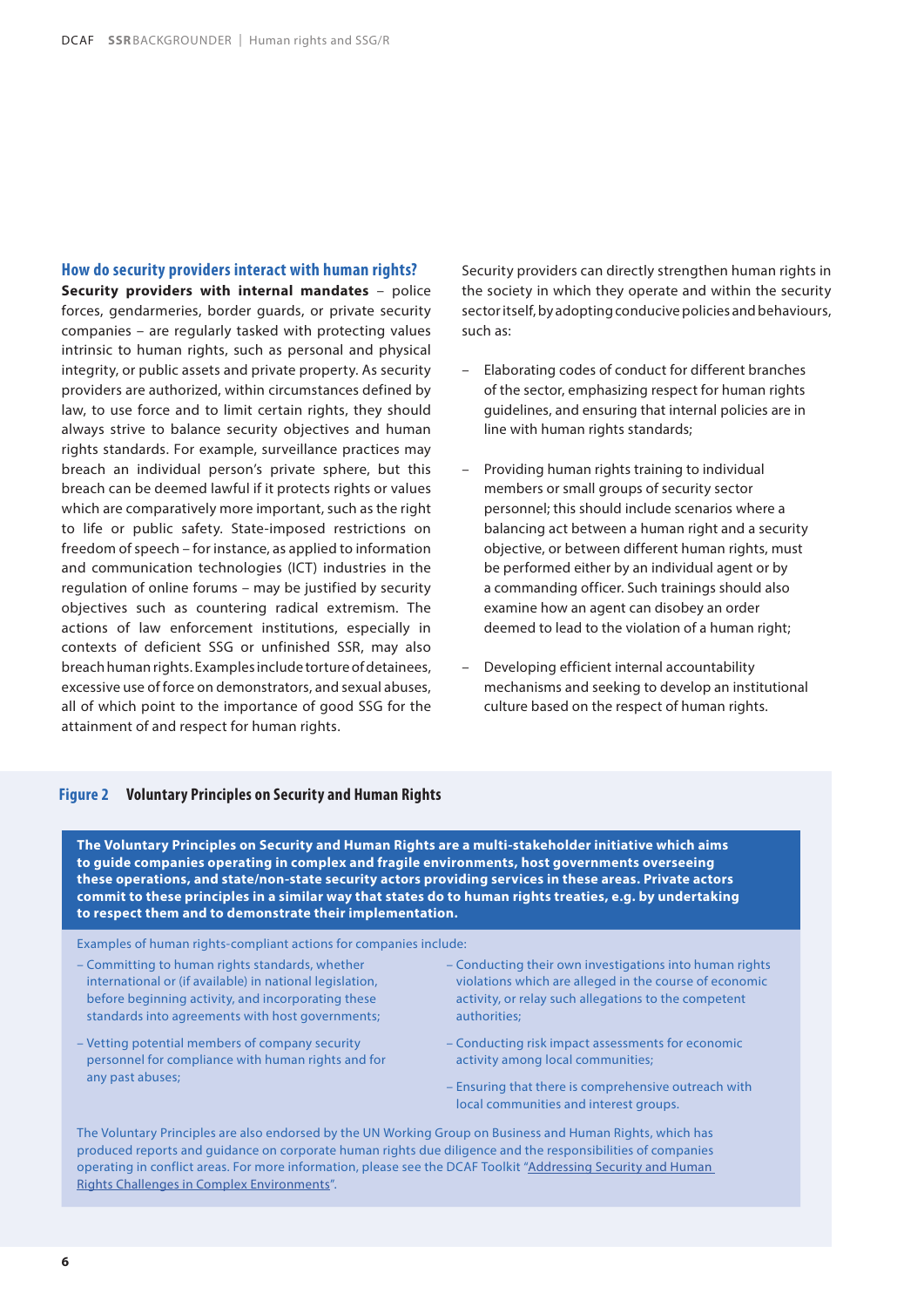**Security providers with external mandates,** such as armed forces or some intelligence services, often operate outside of their state's borders. This raises significant questions about the extent to which they can be kept accountable on the observance of human rights standards. Human rights obligations apply within a state's domestic jurisdiction, and the extra-territorial effect of human rights treaties and conventions has been recognized only in specific circumstances, for example where a state's armed forces exercise effective control over a territory in a foreign state. Other legal frameworks such as international humanitarian law may apply instead and may also protect core human rights values.

When these actors are called upon to fulfil internal security mandates, they can also potentially infringe the human rights of individuals and communities on the territory of their own state. Such situations may occur in emergency situations when the military is asked to strengthen police forces. Furthermore, the veil of secrecy under which intelligence services work may easily lead to unauthorized – and sometimes even authorized – internal operations which undermine human rights, but are difficult to expose. Sometimes security legislation, especially in the context of combating terrorism, may go against constitutional and international standards of human rights protection even in consolidated democracies, a situation that requires enhanced parliamentary and public oversight efforts as well as judicial review.

Non-state actors, such as private businesses and security companies, may be indirectly compelled by states to apply human rights standards in their relationships with other non-state actors. Businesses, especially in the extractive sector, have been the subject of increased regulation efforts due to the way that some have conducted their activities in complex or fragile environments, posing additional security and human rights-related risks to individuals and communities living in such areas. Such environments have therefore been the focus of considerable SSG/R efforts, as illustrated by the Voluntary Principles on Security and Human Rights and the efforts of the UN Working Group on Business and Human Rights.

## **How do security sector management and oversight actors contribute to respect of human rights?**

State actors involved in the **management of the security sector** possess both the political mandate and the policy expertise required to tailor and implement human rights standards in local contexts, as well as to initiate human rights-related reforms of existing SSG mechanisms and structures. They define and implement security- and human rights-related policies, codes of conduct, and rules and regulations and monitor their application, all of which defines the content of human rights obligations for security providers. At the same time the government, as well as security-related ministries and agencies, adds another layer of political, civilian, and technocratic oversight of the security sector and thus directly has the power to enhance accountability in the observance of human rights. As these institutions are under the direct authority of elected governments, they are also sensitive to political shifts which can reinforce or, under unfavourable circumstances, undermine the principles of good SSG and human rights standards.

> **The security sector** The security sector encompasses a wide range of actors and activities. In addition to security providers, which include state (e.g. police or armed forces) and non-state (e.g. private security, militia) actors, the security sector comprises:

- State (e.g. parliament, the justice sector, ombuds and national human rights institutions) and non-state (e.g. civil society organizations, media, think tanks) actors fulfilling oversight functions.
- State (e.g. Ministry of Interior, Ministry of Defence, police councils, etc.) agencies fulfilling security management functions.

For more information on the security sector, please see the SSR Backgrounder on "[The Security Sector"](https://www.dcaf.ch/sites/default/files/publications/documents/DCAF_BG_3_The%20Security%20Sector.pdf).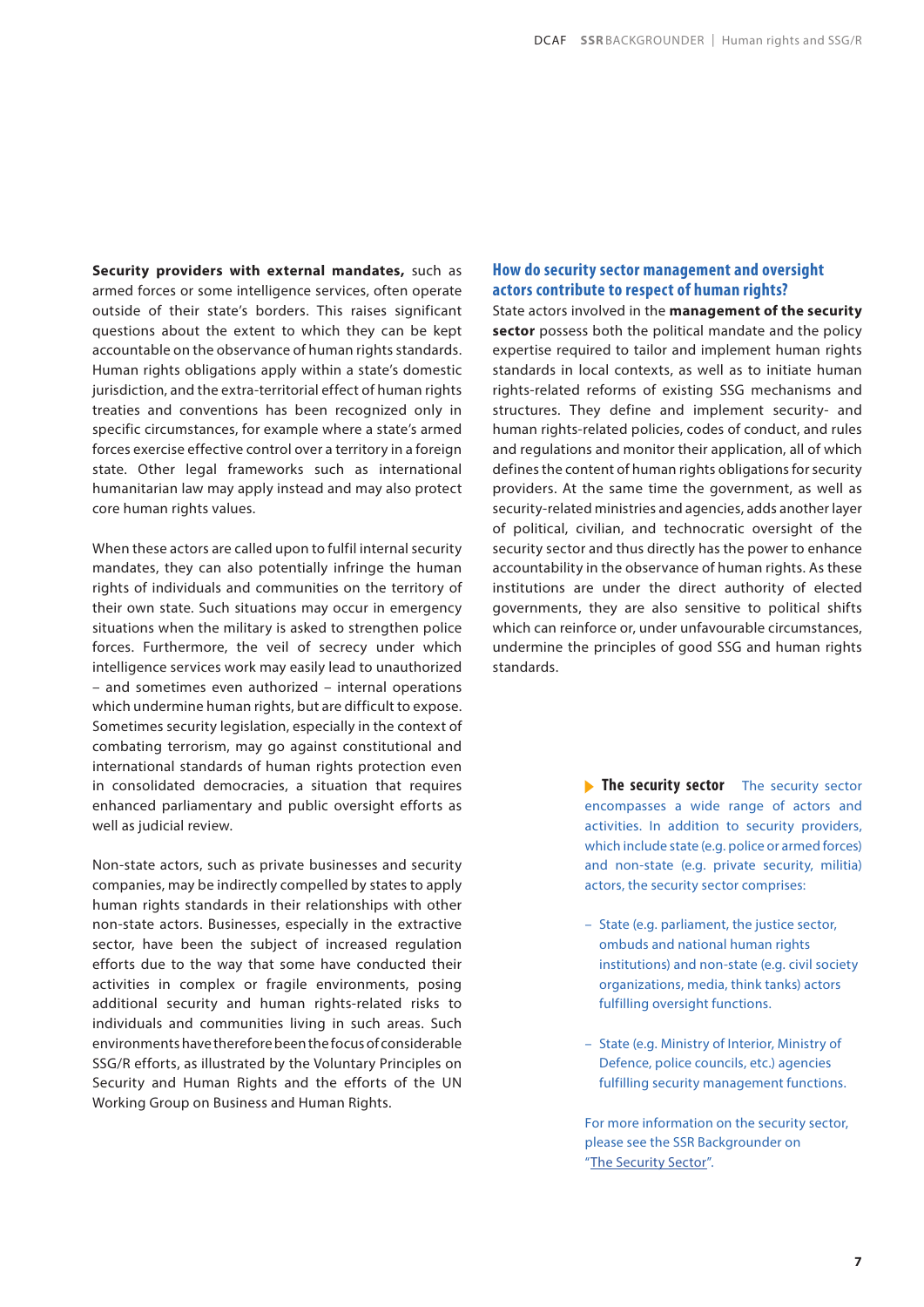Against this background, oversight actors play an essential role in ensuring that both the provision and management of security take place according to principles of good SSG and human rights.

**Parliaments** have the capacity to decisively shape and strengthen the relation of security providers with human rights through their core functions:

- **Legislative function:** Parliaments ratify human rights treaties and transpose the obligations they contain into national legislation and human rights strategies. They also create the legal basis for possible restrictions on human rights in emergency situations and ensure that such restrictions do not undermine the democratic constitutional order and are limited in time.
- **Oversight function:** Parliaments monitor the observance of these standards throughout all governmental policies, including security provision. Lawmakers can address written and oral questions to the government and undertake interpellations, parliamentary debates, factfinding enquiries, and hearings. Parliaments can also support the work of human rights monitoring bodies, at both the national and international levels.
- **Representative function:** Lawmakers support the implementation of human rights legislation in practice, for example by ensuring that security sector institutions and their management structures are aware of their duties under human rights law, by disseminating information on human rights and the legal protection of these rights in their circumscription and in public debates, and by supporting human rights-related initiatives by citizens.
- **Budgetary function:** When approving budget proposals from the executive, parliaments take into account the financial impact on existing human rights policies and the consequences for the future implementation of positive obligations contained in human rights treaties. Moreover, when reviewing such budgets, parliaments are key in holding governments accountable for their financial decisions.

**Ombuds institutions** are independent bodies established by a state on its territory, mandated to protect the people against violation of rights, abuse of power, negligence, unfair decisions, and maladministration emanating from state entities. Ombuds institutions can conduct investigations of their own, access relevant information for handling complaints, make recommendations for improvement to the state, and evaluate the state's implementation of recommendations or lack thereof.

- **National Human Rights Institutions (NHRIs)** are entitled to receive complaints from individuals or groups, to conduct wide-ranging investigations, to monitor the general situation of human rights within a state, and to contribute to the elaboration of national human rights-related legislation. NHRIs interact with the security sector's handling of human rights in many ways, such as through monitoring anti-terrorism measures or the compliance with human rights standards of border controls relating to migrants. Furthermore, in many countries NHRIs also serve as National Preventive Mechanisms (NPMs) established under the Convention against Torture (CAT), which empowers them to visit detention centres, to advise the state, and to educate security personnel, as well as to cooperate with civil society, all of which is meant to prevent torture and other degrading treatments.
- **Ombuds institutions for the armed forces** have a specific mandate to receive and investigate complaints from within the armed forces or in relation to them, in their respective jurisdictions. Human rights-related complaints may include, but are not limited to, abuses of power, material workplace conditions such as housing and food, inappropriate treatment of physical and mental health risks associated with membership of the armed forces, and protection of individual members from any reprisals for having raised complaints. Such institutions are crucial in terms of the wider issue of securing the human rights of security sector personnel themselves.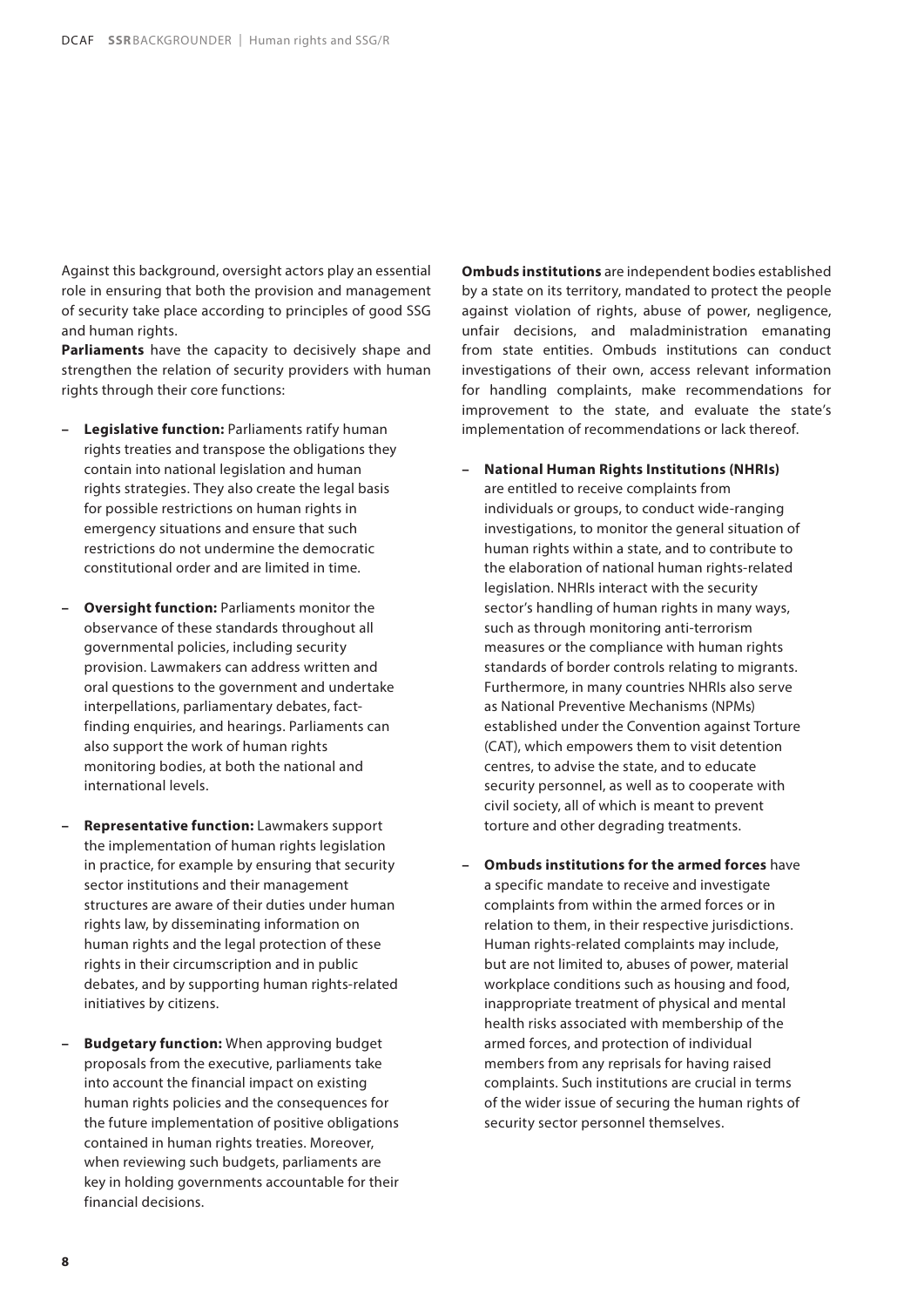**Civil society** plays an essential role as an informal overseer of the security sector's interaction with the population. A free, organized, and participative civil society can monitor and uncover systemic as well as irregular human rights abuses involving the security sector, mediate between communities and the security sector in order to develop inclusive and best human rights practices, and raise the alarm, both nationally and internationally, in cases of human rights violations. In contexts where formal oversight mechanisms are not developed or not functioning, civil society may be the only actor capable of filling this void and monitoring the actions of security providers, especially those in the private sector and related to gender-based violence (GBV).

Moreover, human rights defenders must have their human rights guaranteed. In particular, the freedoms of association and of expression are critical to an empowered civil society. States must protect civil society from pressure, threats, and intimidation, whether from security sector actors or from other state or non-state actors.

## **How can SSR improve respect of human rights in local contexts?**

Security sector reform (SSR) is the process of improving the provision of state and human security in an effective and efficient manner, within a framework of democratic civilian control. SSR generally takes place in contexts of widespread human rights violations and state fragility (post-conflict, peace processes, major political transitions, disarmament, etc.), in which, most often, the security sector operates with limited or no oversight and potentially abuses its power. Implementing human rights standards is particularly challenging and necessary in these contexts. Human rights are key to peacebuilding. Restoring systematic respect for them requires security sector actors and institutions **to take responsibility for any violations committed in the past, as well as to undertake necessary steps to prevent future abuses.** The key objective of this process is to shift security sector actors from a previous status of autonomy and independence to one of duty-bearers towards the civilian population and oversight bodies.

Orientating SSR processes around human rights and human security enhances the capacity of civil society, communities, and individuals to determine the goals and means of the reform process and to participate to it. A human rights approach to SSR also ensures **local ownership** of the

reform process, increasing its legitimacy and effectiveness with the people who are meant to benefit from its impact. Human rights also fit with a **multi-stakeholder** approach to SSR, enhancing **inclusivity** and **non-discrimination,**  principles that ensure the right of communities to participate in public affairs. Furthermore, human rights lay down criteria for identifying local problems to be addressed, as well as local actors to be included in SSR efforts. SSR has the potential to restore and consolidate respect for human rights by emphasizing these rights as long-term goals in SSR programming, and by comprehensively monitoring and evaluating their implementation.

> **SSR and gender equality** SSR may also address deficiencies of security sectors in democracies or contexts not characterized by fragility or gross human rights abuses. A key example is achieving **gender equality.** This contributes to:

- Increasing the participation of women within security sector personnel, institutions, and oversight mechanisms as laid down in key global, regional, and national human rights instruments;
- Improving security provision, by ensuring that the different needs of men, women, girls, and boys are met;
- Providing appropriate responses to GBV;
- Securing the human rights of security sector personnel themselves;
- Enabling security sectors to be more representative of society as a whole; and
- Ensuring that all subsequent SSG/R processes are gender-sensitive.

For more information, please see the ["DCAF Gender and Security Toolkit"](https://dcaf.ch/gender-and-security-toolkit), and the SSR Backgrounder on "[Gender Equality and](https://www.dcaf.ch/sites/default/files/publications/documents/DCAF_BG_5_Gender%20Equality%20and%20SSR.pdf)  [Security Sector Reform"](https://www.dcaf.ch/sites/default/files/publications/documents/DCAF_BG_5_Gender%20Equality%20and%20SSR.pdf).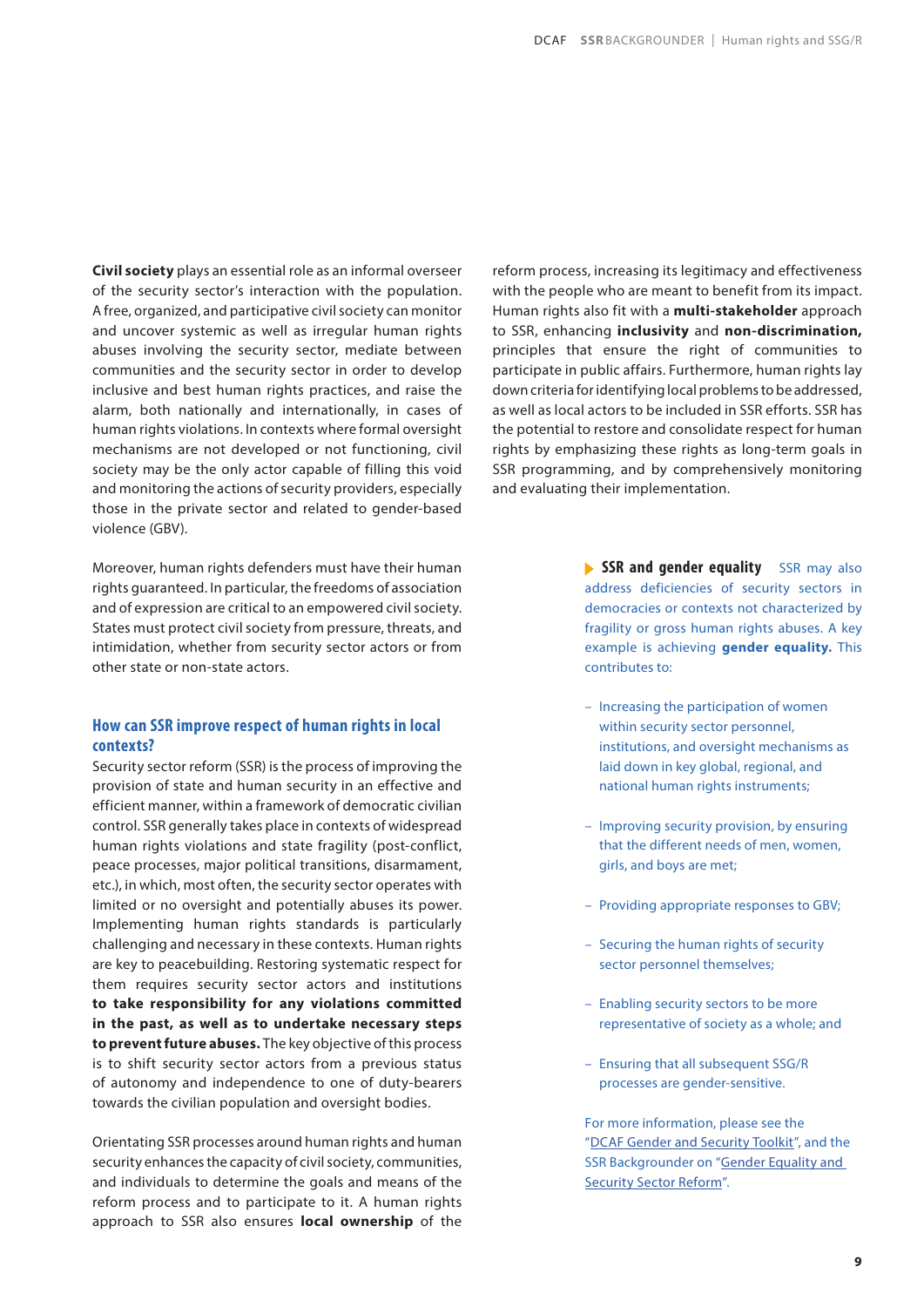# **Further resources**

#### *For further information on human rights*

– James Nickel

**Human Rights**

in The Stanford Encyclopaedia of Philosophy, edited by Edward N. Zwalta, 2019. https://plato.stanford.edu/ archives/sum2019/entries/rights-human/

#### – Joseph Raz

**Human Rights in the Emerging World Order** Transnational Legal Theory 1, 31-47, 2009.

- International Justice Resource Center **Overview of the Human Rights Framework** https://ijrcenter.org/ihr-reading-room/overview-ofthe-human-rights-framework/
- United Nations **Universal Human Rights Index** https://uhri.ohchr.org/en/

#### *For more information on the interactions between human rights and security sector actors*

- Aloysius Toe and Jean Conte **Applying Human Rights Principles to the Liberian Security Sector: Practical Guidelines for Legislators** DCAF, 2020.
- DCAF Amnesty International **International Police Standards: 10 Basic Human Rights Standards for Law Enforcement Officials** DCAF, 2009.
- OSCE/ODIHR, DCAF **Human Rights of Armed Forces Personnel: Compendium of Standards, Good Practices and Recommendations** DCAF, 2020.
- ICRC

**International Rules and Standards for Policing** ICRC, June 2015.

*For more on human rights in SSG/R processes* 

- Linda Borgheden **An introduction to human rights and security sector reform** FBA paper. Folke Bernadotte Academy, 2020.
- Christoph Bleiker, Marc Krupanski **The Rule of Law and Security Sector Reform: Conceptualising a Complex Relationship** SSR Paper 3. Geneva: DCAF, 2012.
- David M. Law **Human Security and Security Sector Reform: Contrasts and Commonalities** Security and Peace 23 (1), 2005: 14–20.
- DCAF ICRC **Addressing security and human rights challenges in Complex Environments – Toolkit**
- Rhoda E. Howard-Hassmann **Human Security: Understanding Human Rights** Human Rights Quarterly 34 (1), 2012: 88–112.
- DCAF **Regulating the Use of Force by Private Security Providers. A Guidance Tool for States** 2019.
- **Security and Human Rights Knowledge Hub** https://www.securityhumanrightshub.org

#### **More DCAF resources**

- DCAF publishes a wide variety of tools, handbooks, and guidance on all aspects of SSR and good SSG – including many offered in languages other than English – available free-for-download at: **www.dcaf.ch**
- The DCAF-ISSAT Community of Practice website makes available a range of online learning resources for SSR practitioners at **http://issat.dcaf.ch**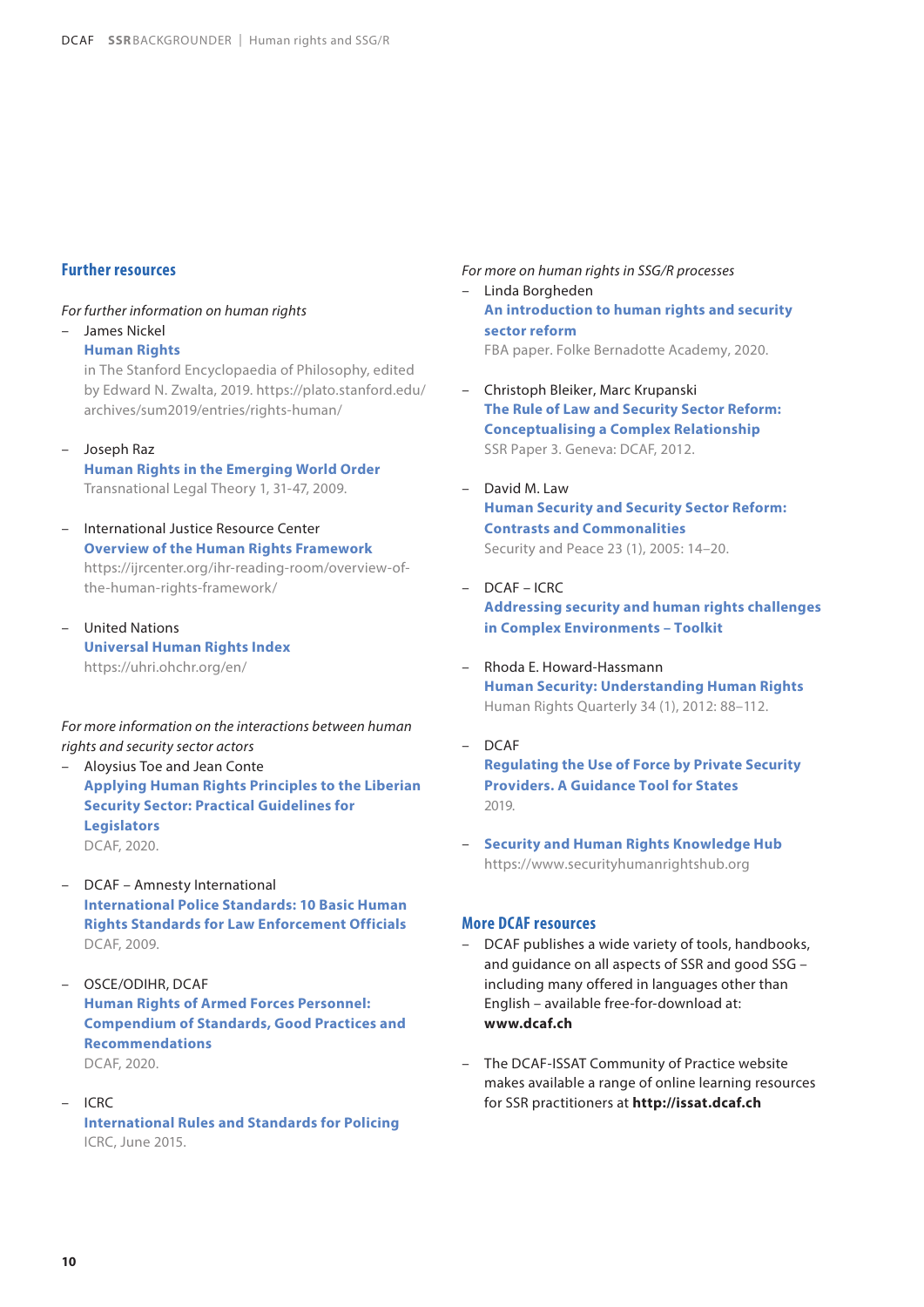**DCAF, the Geneva Centre for Security Sector Governance,** is an international foundation whose mission is to assist the international community in pursuing good governance and reform of the security sector. DCAF develops and promotes norms and standards, conducts tailored policy research, identifies good practices and recommendations to promote democratic security sector governance and provides in-country advisory support and practical assistance programmes.

**DCAF wishes to thank**  Ioan Nicolau for authorship; David Wilson for copy editing in English; and Petra Gurtner for layout and design.

**Series editor** Gabriela Manea

**To cite this publication** DCAF – Geneva Centre for Security Sector Governance. Human Rights and SSG/R – Mapping out the role of human rights standards in the provision, management and oversight of security. SSR Backgrounder Series. Geneva: DCAF, 2021.

© DCAF. SSR Backgrounders are available free of charge from www.dcaf.ch. Users may copy and distribute this material provided that DCAF is credited.

Not for commercial use.